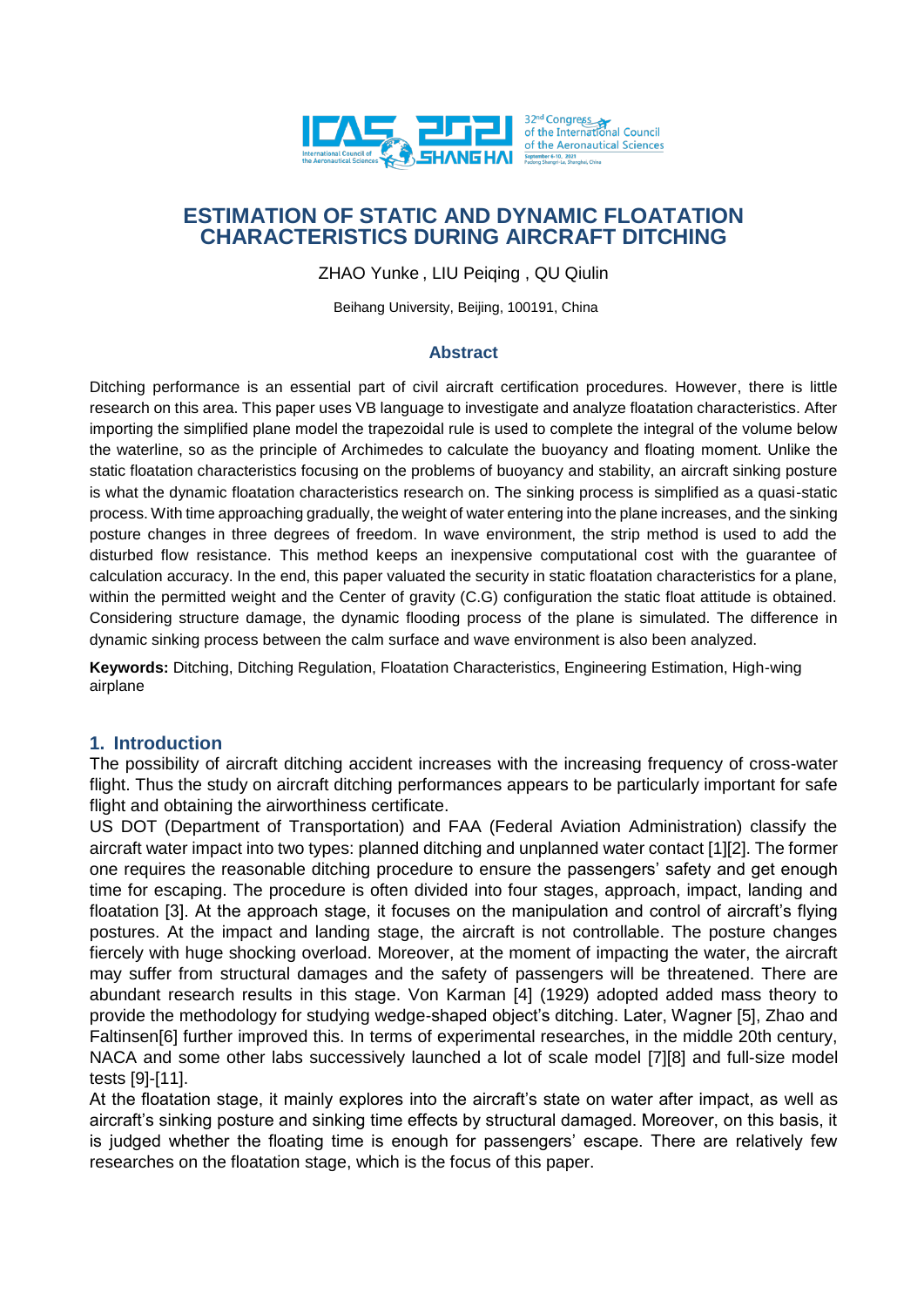### **2. Numerical calculation method of static floatation characteristics**

The study on aircraft's floatation stage is called floatation characteristics, including static floatation and dynamic floatation. In particular, static floatation delves into the free floating posture of aircraft after ditching without buoyance loss on the basis of hydrostatics. The aircraft's initial floating posture obtained by calculating the buoyancy and stability is mainly affected by its weight and C.G position. Starting from hydrostatics, the paper uses VB program as the calculation platform. Import the simplified airplane model into the program, and use the trapezoidal rule to calculate the integral of the airplane volume below the waterline. Archimedes principle is employed to calculate the submerged volume of objects, and further solve the buoyancy moment.

#### 2.1 Solution of static floatation basic parameters

Static floating characteristics mainly study the stable attitude of aircraft floating in static water. The condition is that the buoyancy is equal to gravity and the buoyancy moment is zero. The solution is guided by Archimedes principle and moment equation:

$$
F_{\text{buoyancy}} = \rho_{\text{water}} V g
$$
  

$$
M = F \times L
$$
 (1)

Simplify the fuselage model first. The complete pressurized parts are kept: Passenger cabins, cargo cabins and wing tank. Discrete simplified aircraft model, the fuselage is sliced along the axial direction, and the wings are sliced along the span direction.

In the calculation, two sets of coordinate systems are used in the calculation: the body coordinate system  $(x_c, y_c, z_c)$  records the original coordinates of the model itself, and the ground coordinate<br>system  $(x, y, z)$  records the aircraft's floating state. The Coordinate origin is on the water surface.<br>The coordinate shift The coordinate shift matrix is shown as follows:

system 
$$
(x_c, y_c, z_c)
$$
 records the aircraft's floating state. The Coordinate origin is on the water surface.  
The coordinate shift matrix is shown as follows:  

$$
\begin{bmatrix} x \\ y \\ z \end{bmatrix} = \begin{bmatrix} \cos \alpha & \sin \alpha \sin \beta & \sin \alpha \cos \beta \\ 0 & \cos \beta & -\sin \beta \\ -\sin \alpha & \sin \beta \cos \alpha & \cos \alpha \cos \beta \end{bmatrix} \begin{bmatrix} x_c \\ y_c \\ z_c \end{bmatrix} - \begin{bmatrix} 0 \\ y_{cg} \cos \beta - z_{cg} \sin \beta \\ -x_{cg} \sin \alpha + y_{cg} \sin \beta \cos \alpha + z_{cg} \cos \alpha \cos \beta \end{bmatrix}
$$
 (2)

In this formula,  $\alpha$  is the trim angle and  $\beta$  is the roll angle.  $(x_{cg}, y_{cg}, z_{cg})$  is the coordinate of the C.G in the body coordinate system.



Figure 2 – Solution of trapezoidal rule area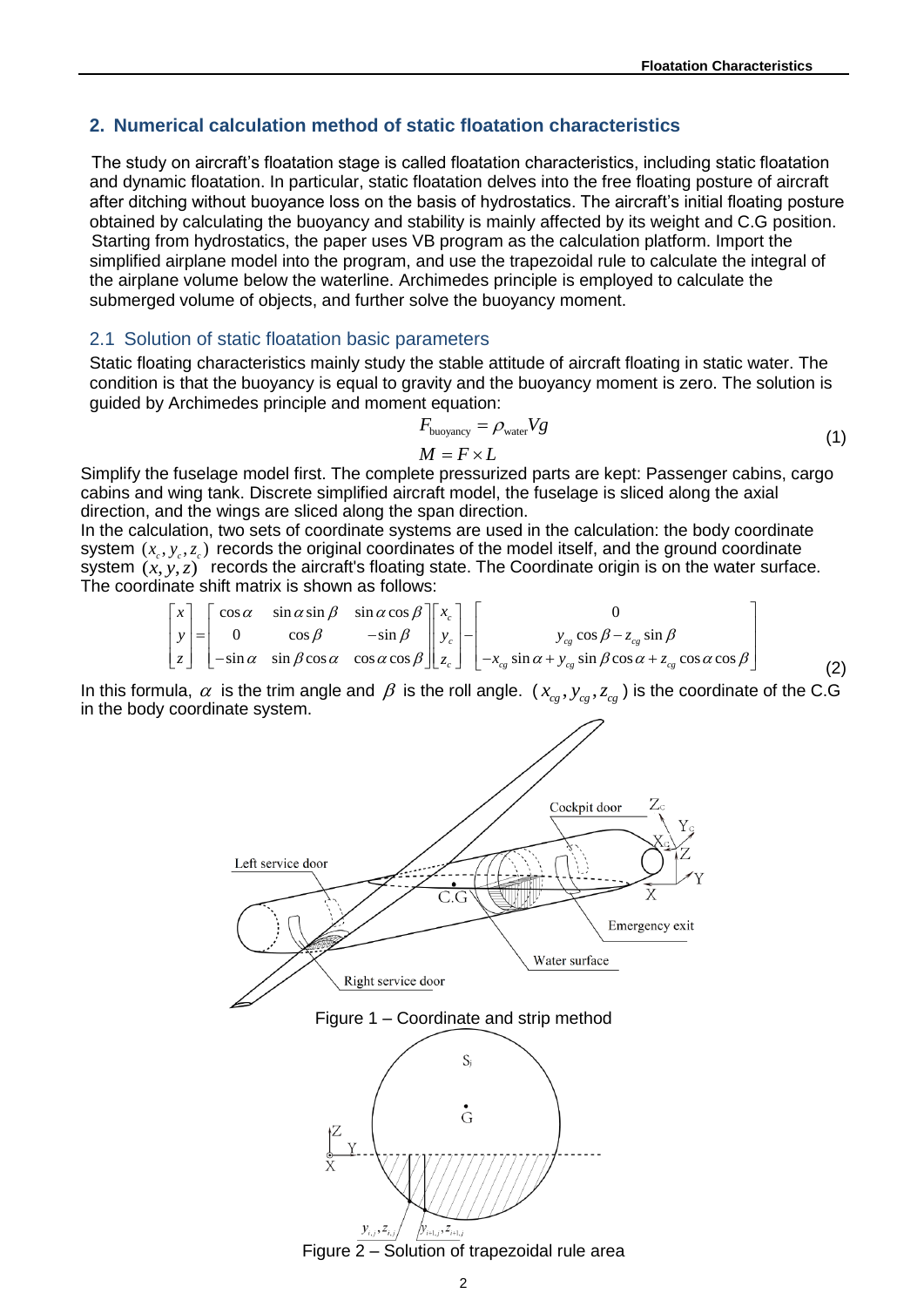The submerged volume of the fuselage is the volume at z<0. First, use the trapezoidal rule to find the submerged area of each slice. Then convert the submerged area to the body coordinate system and multiply it by the distance between two slices. Finally, calculate the integral of the submerged volume along the axis of the fuselage.

When solving the buoyant moment, it is necessary to find the force arm from the center of the submerged area of each slice to the center of gravity. Calculate the drainage gravity of the submerged volume of the slice, and then take the moment of the center of gravity. Finally, the buoyancy moment of each slice is accumulated, that is, the total buoyancy moment. The same goes for wings.

### 2.2 Method of calculating static floatation characteristics



Figure 3 – Solving process of static floatation characteristics

In the calculation, the three-layer nested dichotomy of the height of C.G, the pitch angle, and the roll angle is used to solve the initial floating state of the aircraft. When the buoyancy is equal to gravity, the pitch moment is zero, and the roll moment is zero, the calculation is stopped.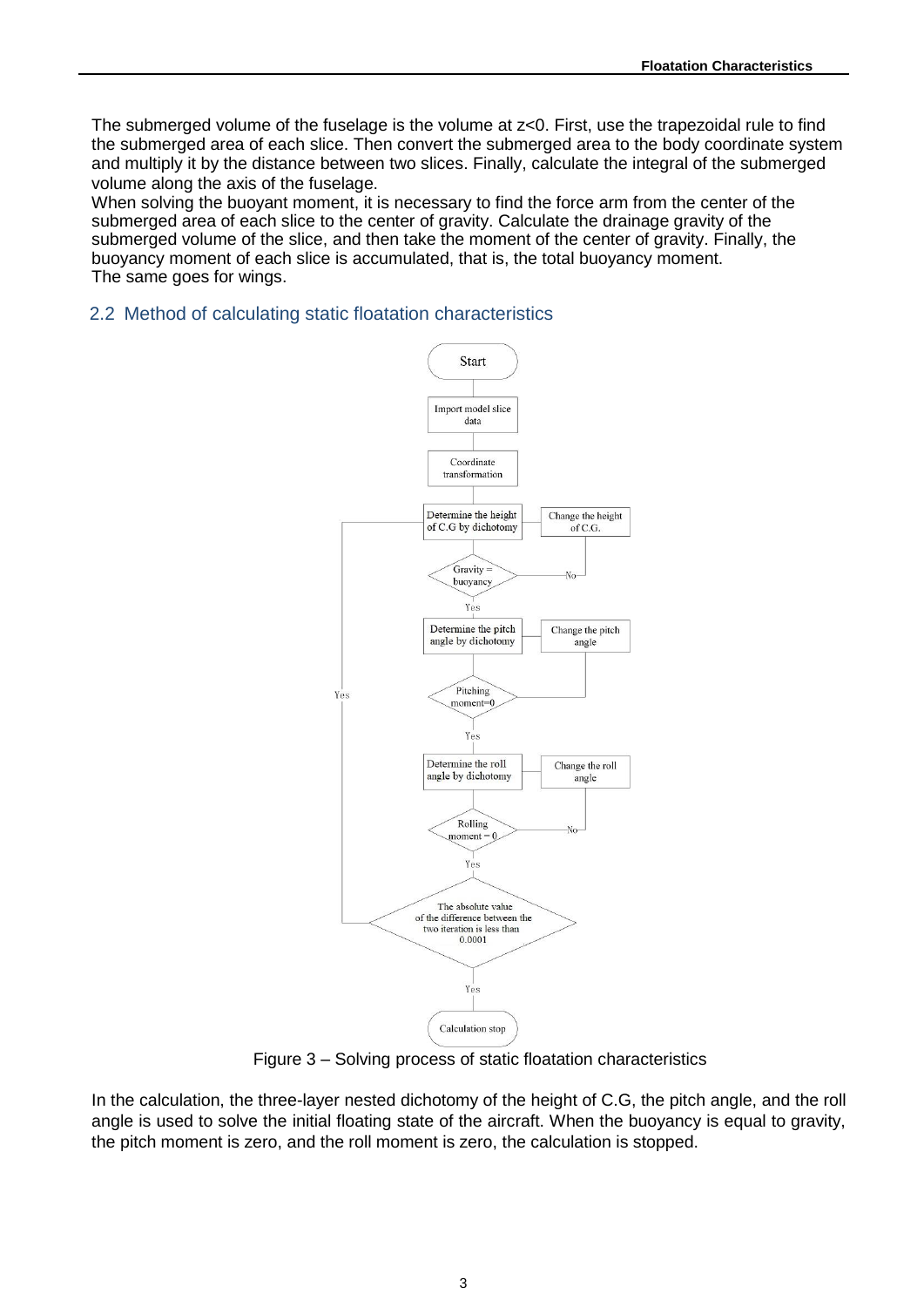## 2.3 Analysis of static floating characteristics of an aircraft

Due to its shape and structure characteristics, high-wing airplanes face more severe problems in terms of floating characteristics than low-wing ones. The center of gravity of the high-wing is high, and the roll angle may change greatly during the floating process, which affects the escape process. Therefore, this paper chooses the high-wing as the research object.

The length of the fuselage is 25m. The maximum cross-sectional area of the fuselage is 6.0m2. The wingspan is 27.5m. The wing root chord length is 3.3m. The wing tip chord length is 1.3m.

|                    | $X$ coordinate $(m)$ | Y coordinate(m) | $Z$ coordinate $(m)$ |  |
|--------------------|----------------------|-----------------|----------------------|--|
| Cockpit door       | 5.565                | $-1.229$        |                      |  |
| Emergency exit     | 7.095                | .229            |                      |  |
| Left service door  | 22.530               | $-1.109$        |                      |  |
| Right service door | 22.530               | .109            |                      |  |

| Table 1 – The bottom midpoint coordinates of each door |  |  |
|--------------------------------------------------------|--|--|
|--------------------------------------------------------|--|--|

| Table 2 – Calculation parameters of the high wing airplane |                                        |                 |                 |                 |  |  |
|------------------------------------------------------------|----------------------------------------|-----------------|-----------------|-----------------|--|--|
| lxx(kg·m <sup>2</sup> )                                    | $\text{Iyy}(\text{kg}\cdot\text{m}^2)$ | $C.G$ in $Z(m)$ | $C.G$ in $X(m)$ | $C.G$ in $Y(m)$ |  |  |
| 333577                                                     | 1092718                                | 0.630           | 14.102          | 0.020           |  |  |

The range of the position of C.G. of the aircraft is on the mean aerodynamic chord of the aircraft from 15% to 35%, and the range of the weight change is from 14500kg to 26500kg. Calculate the initial floating state of the aircraft in equilibrium on the water surface. The distance between the bottom end of each cabin door and the water surface is calculated by the results of the height of C.G, the pitch angle and the roll angle.

Looking forward from the rear of the fuselage, when the roll angle is negative it is tilted to the right, and when it is positive it is tilted to the left. Take the right side tilt as an example, as shown in Figure 1. When the height of the center of gravity is lower, the pitch angle and roll angle are larger, and the distance from the right service door to the water surface is smaller and more dangerous. The contour map of the distance from the bottom of the right service door to the water surface (as shown in Figure 4) can be used to determine whether the given C.G position and weight are in the danger zone. It can be found that the design range of the aircraft's center of gravity is outside the danger zone. Since the parameters of the aircraft's C.G are symmetrical, the same applies if the aircraft is tilted to the left



Figure 4 – The contour of the distance from the most dangerous door to the surface of the water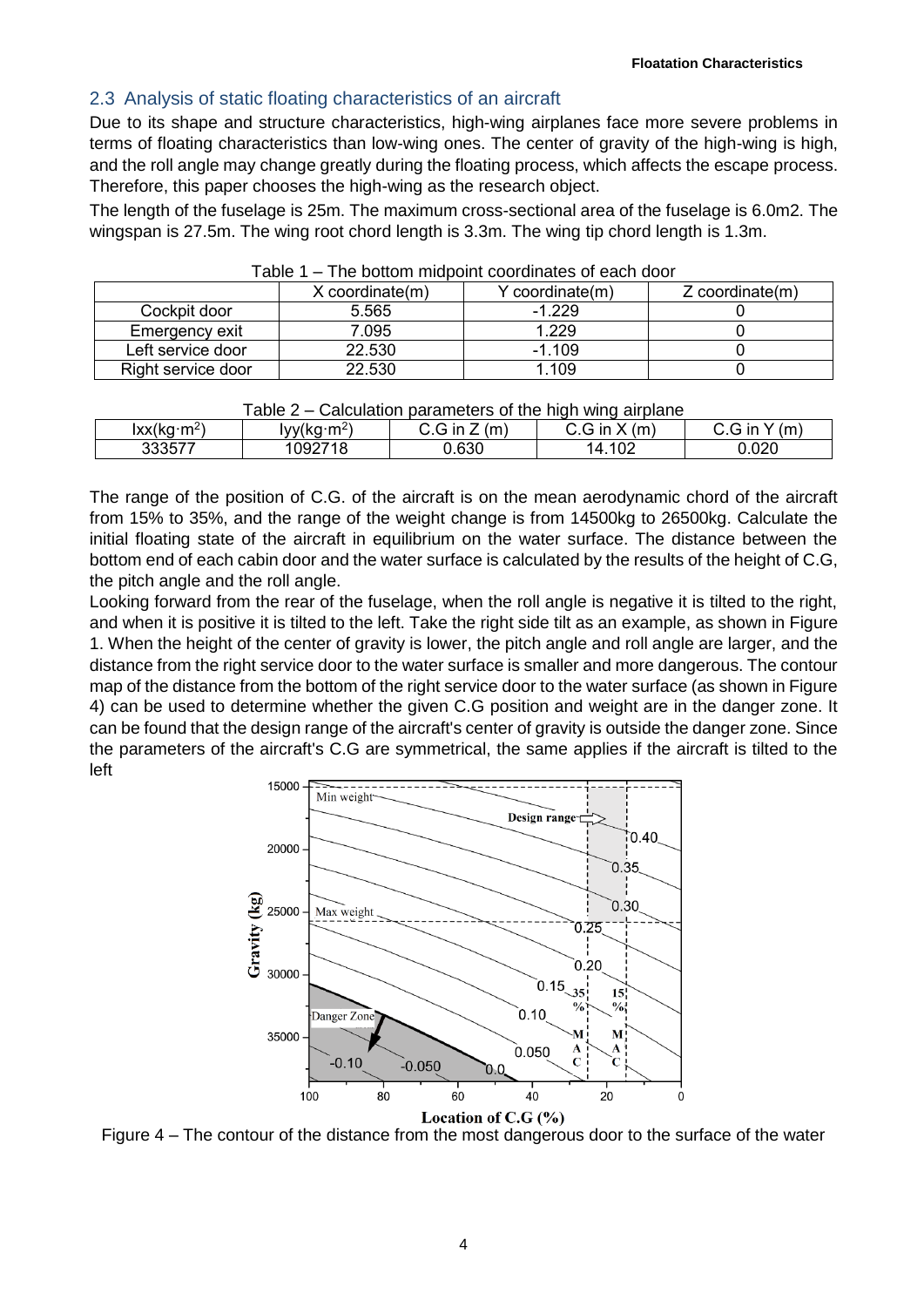### **3. Method of calculating dynamic floatation characteristics**

The dynamic floating characteristic is to study the change of the attitude of the aircraft during the sinking process when the aircraft is damaged in the pressurized area. What is concerned is the time required for the sinking of the aircraft and whether there is an emergency exit for passengers to evacuate during the sinking process. To analyze the dynamic floating characteristics, first determine the leaking area.

In the analysis of dynamic floating characteristics, use the strip method to calculate the flow resistance of the aircraft. Simplify the sinking process into a quasi-static process. The method of approaching with time is used to increase the weight of the water intake, and the three-degree-offreedom sinking attitude of the aircraft is solved.

#### 3.1 Solution of dynamic floatation basic parameters

The dynamic floating characteristic takes the static floating calculation result as the initial value to study the sinking process of the water inflow in the pressurized area caused by the damage of the aircraft. The force change caused by the water entering the body, the change in speed is derived, and the change in position is obtained. Specifically, the solution is guided by the momentum theorem and the momentum moment theorem:

$$
F = m\ddot{r}, M = I\ddot{\theta}
$$
  
\n
$$
\dot{r} = \ddot{r} \cdot \Delta t, \dot{\theta} = \ddot{\theta} \cdot \Delta t
$$
  
\n
$$
r = \dot{r} \cdot \Delta t, \theta = \dot{\theta} \cdot \Delta t
$$
\n(3)

When calculating the buoyancy moment of the wing, the resistance moment MD is added in order to simulate the turbulence resistance. The strip method in ship researches is adopted. The resistance

is determined by the flat turbulence formula (4), and the resistance coefficient is set as 2.  
\n
$$
D_{\text{D},j} = C_{\text{D}} \cdot \frac{1}{2} \rho \left\{ \beta \left[ \frac{1}{2} (\bar{y}_j + \bar{y}_j - y_g) \right]^2 S_j \right\}
$$
\n
$$
M_{\text{D},j} = D_{\text{D},j} \cdot \left[ \frac{1}{2} (\bar{y}_j + \bar{y}_j - y_g) \right]
$$
\n(4)

• Solving the water inflow: Simplify the leaking area into multiple holes and give each hole an area.The hydraulic formula(5) is used to solve the ideal flow rate per unit area, and then the flow rate is determined according to the actual hole area [12].

$$
Q_{m,n} = \mu \cdot S \cdot \sqrt{2g\Delta h_{m,n}}
$$
  
\n
$$
W_{\text{in},n} = \sum_{m=1}^{M} Q_{m,n} \Delta t
$$
\n(5)

In this formula,  $Q_{m,n}$  is the flow rate of hole m at time n.  $W_{\text{in},n}$  is the total quality of water intake at time n.  $\mu$  is the flow coefficient of small holes (In the paper, it is 0.8). S is the hole's area.  $\Delta h_{m,n}$  refers to the Water surface height distance between in and out.

*•* Solution in the wave environment: In a wave environment, the water surface needs to be changed to a traveling wave that travels in the positive direction of the X axis and changes with time.



Figure 5 – Water surface in wave environment

$$
h_{wave}(x,t) = A\sin(\frac{x}{L} - \varphi + T \times t)
$$
\n(6)

In this formula,  $h_{\tiny wave}$  is the height of wave water surface, which is the function of x and time t. A refers to the height of the wave. L is the wavelength. T is the wave motion period.  $\varphi$  is the initial phase.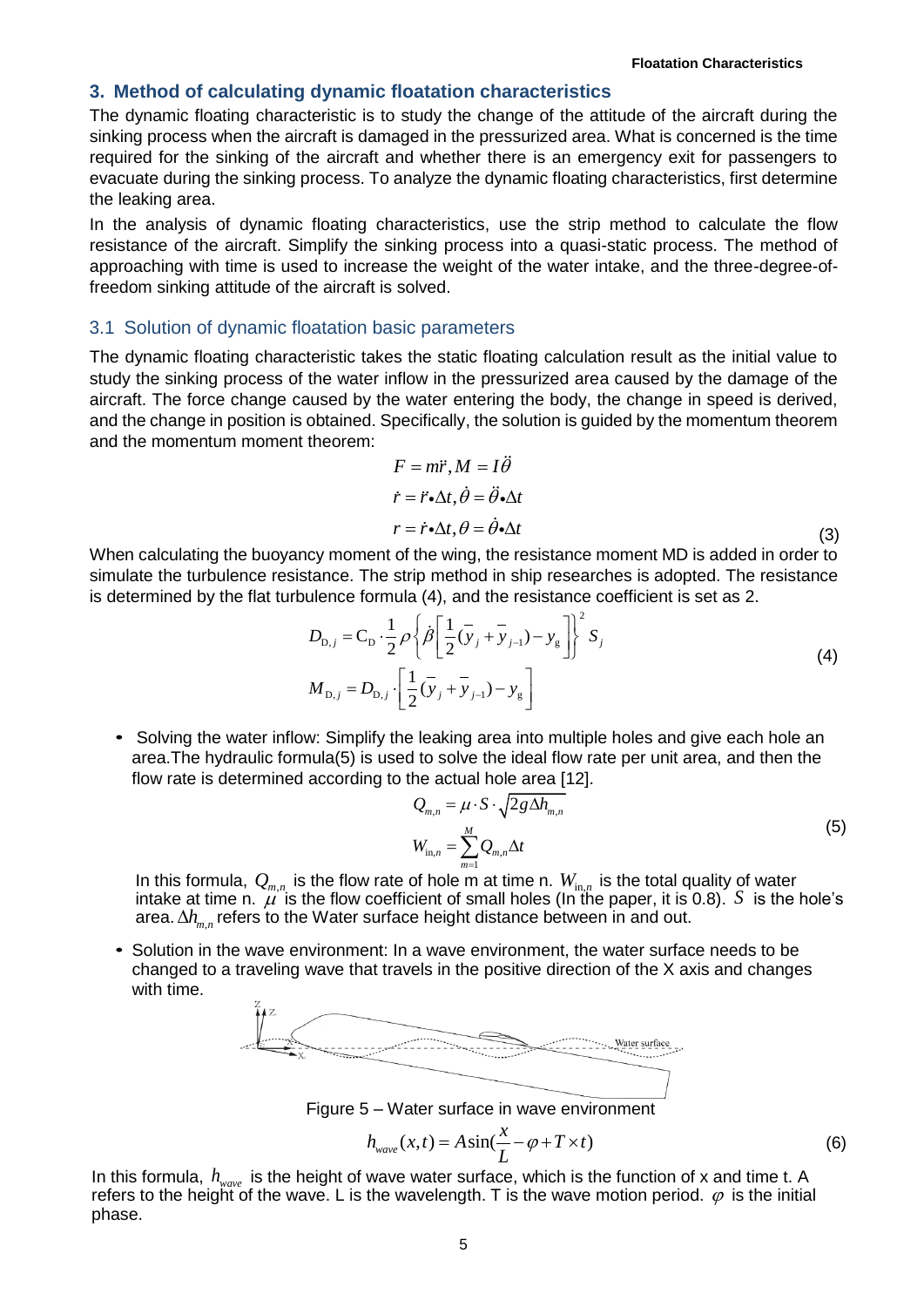## 3.2 Method of calculating dynamic floatation characteristics



Figure 6 – Solving process of dynamic floatation characteristics

## 3.3 Analysis of dynamic floating characteristics of an aircraft

Refer to the structural damage form of A320 during the forced landing of the Hudson River in 2009 [13]. In the calculation, it is assumed that the floor of the fuselage has a leakage area of 0.1m2, and the rear ball frame has a leakage area of 0.3m2. The weight of airplane is 26500kg. The position of C.G is at 15% MAC.



Figure 7 – Leakage area of the model

In terms of the parameters of wave's conditions, the wave is 39m in length and 1.25m in height. The period is 5s. The most dangerous situation when the ditching direction is vertical to the wave.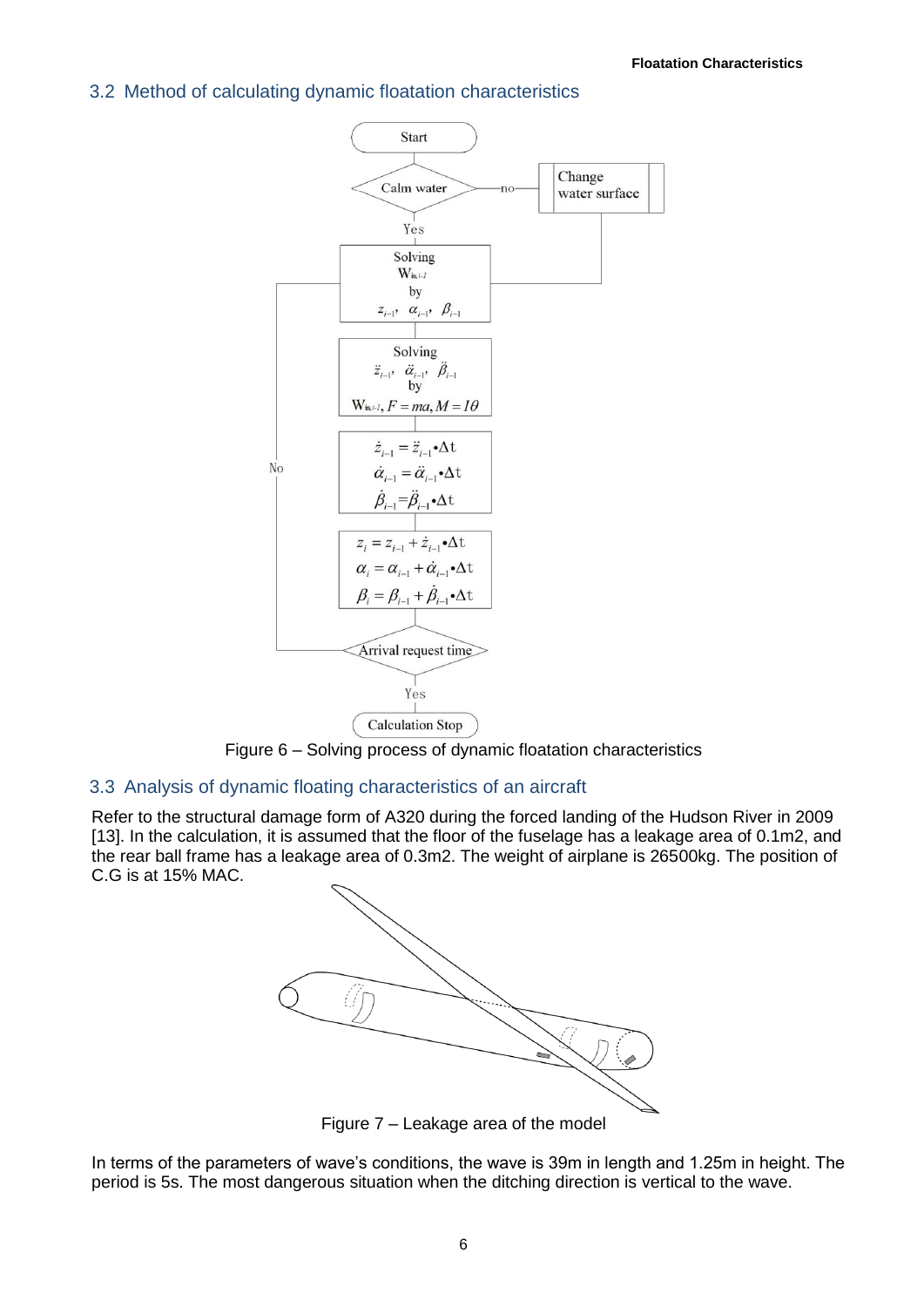

Figure 8 – The C.G height in sinking process

As shown in Figure 8, in the calm water, the leaking area of the rear ball frame in the early stage has not touched the water, so it sinks slowly. After 300s, the rear ball frame starts to sink when it touches the water. In wave environment, because the leaky area of the ball frame contacts the water surface earlier, it sinks faster in the later stage than in calm water.



Figure 9 – Pitch angle in sinking process

As shown in Figure 9 the pitch angle of the calm water surface changes monotonously and slightly before the tail frame hits the water. In wave environment, the pitch angle oscillates with the wave. With the increase of the water intake of the fuselage, the oscillation amplitude of the pitch angle is getting bigger and bigger.



Figure 10 – Roll angle in sinking process

As the position of the center of gravity drops, the wings gradually rise out of the water, so the roll angle gradually decreases. When the wing immersion volume is reduced to such an extent that the spanwise balance cannot be maintained, the aircraft quickly rolls into the initial direction again.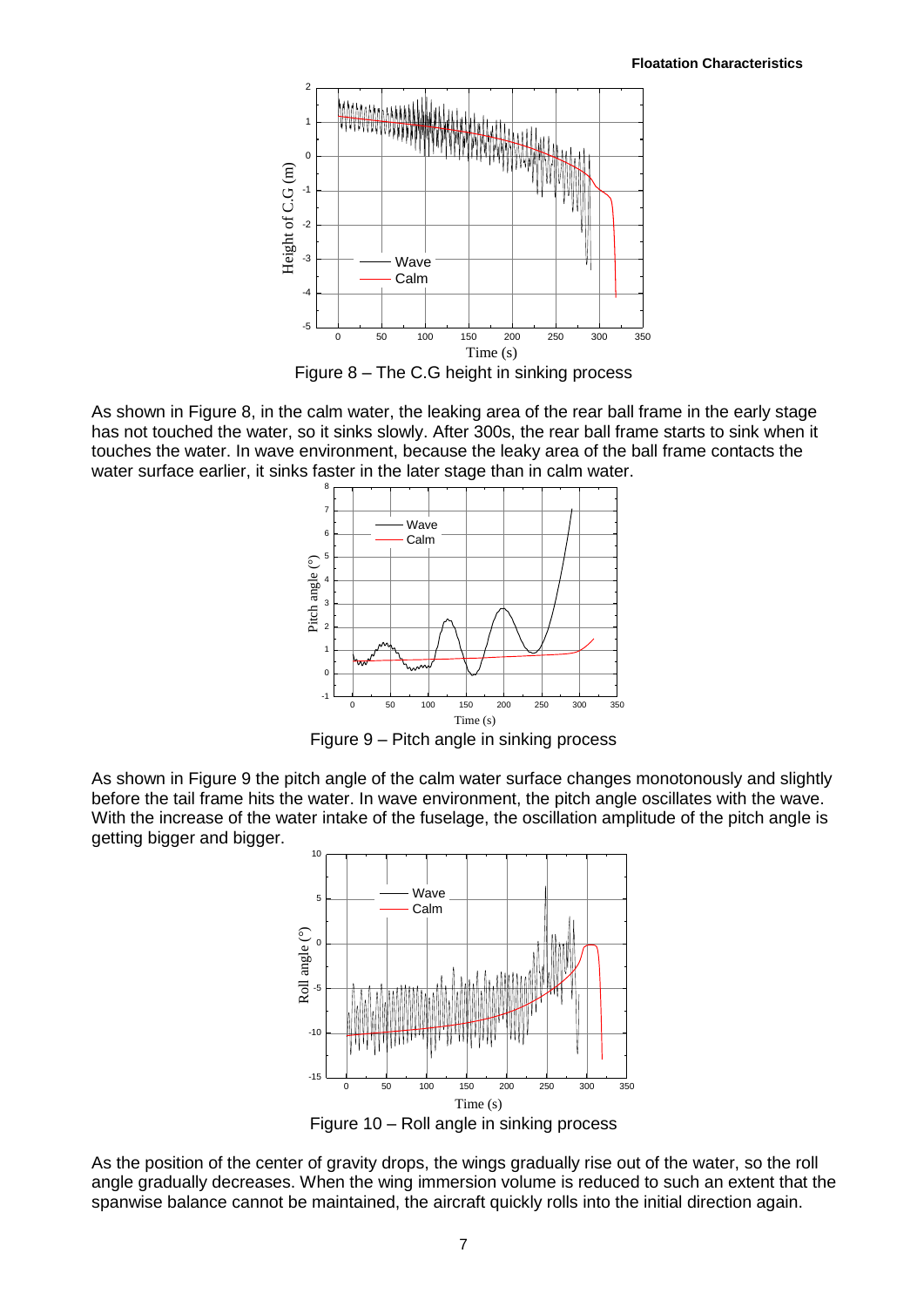

Figure 11 – The height of the bottom of doors on calm water in sinking process

The order and time of each door's contact with the calm water surface are as follows: Right service door at 100s, emergency exit at 144s, left service door at 180s, and cockpit door at 210s. Taking into account the configuration of the high-wing airplane, when none of the escape exits sink below the waterline, it is recommended that passengers evacuate to both sides evenly to maintain a spanwise balance. At first, all four doors were opened as escape exits. In order to prevent the influx of water into the door, the right service door is closed in advance when the time is approaching 100s. After that, the emergency exit and the left service door were sequentially closed every 40s, and finally only escaped from the cockpit door. In addition, it is considered that the aircraft may encounter structural damage during ditching, resulting in deformation of the cabin door. It is recommended to open the cockpit door or left service door which in the highest position before entering the water.



Figure 12 – The height of the bottom of doors on wave water in sinking process

It can be found that the right service door will enter the water from the beginning in wave environment. Due to pitching, heaving and other movements, the time for each door to touch the water surface was significantly earlier: emergency exit at 39s, left service door at 58s, and cockpit door at 69s. The following escape suggestions are given: When evacuating, keep evacuating evenly to both sides. The right service door remains closed, and the other three doors are opened as escape exits. When the time is close to 39s, the left service door is closed in advance. Close the emergency exit after 20s. After that, there was another 10s to escape from the cockpit door. It is also recommended to open the cockpit door before ditching to ensure a clear exit during escape.

# **4. Conclusion**

In this paper, a set of calculation methods is established by writing code in Visual Basic for the floatation characteristics of the aircraft during ditching. Use the strip method to reduce the force from three-dimensional to two-dimensional. Starting from hydrostatics, the Archimedes principle is used to solve the problem of buoyancy and stability of static floating characteristics. Use the water inlet holes to express the leaky area of the aircraft structure. Simplify the aircraft sinking process into a quasi-static process to solve the aircraft sinking process. By changing the shape of the water surface,